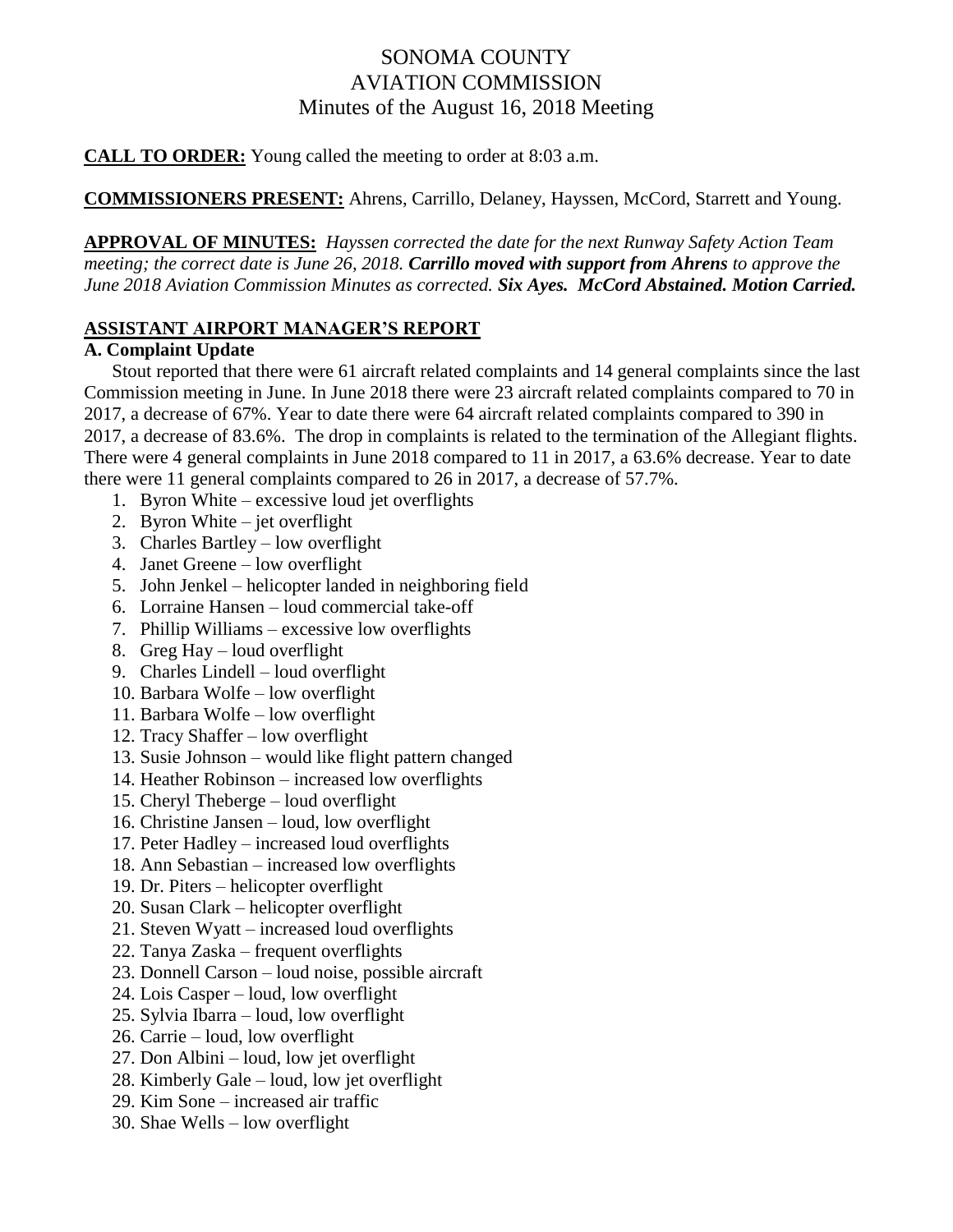- 31. Becky Holcom Smith loud, low overflight
- 32. Joanne loud, low overflight
- 33. Phil Ito loud, jet overflights
- 34. Stephen Greek low overflight
- 35. Sandra McCollum chem trails
- 36. Nick Stadasi loud overflights
- 37. Gina Unk low overflights
- 38. Kim Sone low jet overflight
- 39. Darlyn Phillips low overflight
- 40. Lori Gassmann increased air traffic
- 41. Jeannie McGaris-Fletcher low overflights
- 42. Sandra McCollum chem trails
- 43. Walter Bruszewski loud overflights
- 44. Patricia Lundberg would like flight pattern changed
- 45. Becky Holcum-Smith loud overflight
- 46. Dennis Thompson increased air traffic
- 47. Pete Trumbo loud overflight
- 48. William Fitzgerald low overflight
- 49. Cheryl Unk low overflight
- 50. Tonya Valentine low overflight
- 51. Scott Griffin frequent jet overflights
- 52. Holly Trevane low overflight
- 53. Holly Trevane loud, low overflight
- 54. Holly Trevane loud, low jet overflight
- 55. Holly Trevane loud, low jet overflight
- 56. Holly Trevane loud, low jet overflight
- 57. Holly Trevane loud, low jet overflight
- 58. Holly Trevane loud, low jet overflight
- 59. Doris Shaffer-Hall loud, low overflight
- 60. Doris Shaffer-Hall loud, low overflight
- 61. Holly Trevane loud, low overflight

Stout reported that the annual noise complaint summary has not yet been completed.

## **B. Tower Report/Update**

Stout reported that there were 8,584 operations in June 2018 compared to 8,203 in June 2017, a 4.6% increase. Total operations through June 2018 were 41,186 compared to 38,761 in 2017, a 6.3% increase.

Tower Manager, Craig Lucas, reported that everything is running smoothly. Lucas added that the Tower also receives noise complaints.

## **C. Airline Update**

Stout reported that passenger numbers in June 2018 were 41,875 compared to 40,383 in June 2017, a 3.7% increase. Passenger numbers in July 2018 were 45,202 (a new peak month record) compared to 44,804 in April 2017, a 0.9% increase. Year to date passenger numbers are 245,120 compared to 226,147 for 2017, an increase of 8.4%.

Alaska Airlines has ended service at Mammoth resulting in changes in the Los Angeles flight schedule, which will arrive at Sonoma County Airport at 10:30 p.m. They are still working on replacing the Q400 with E175s by the end of the year.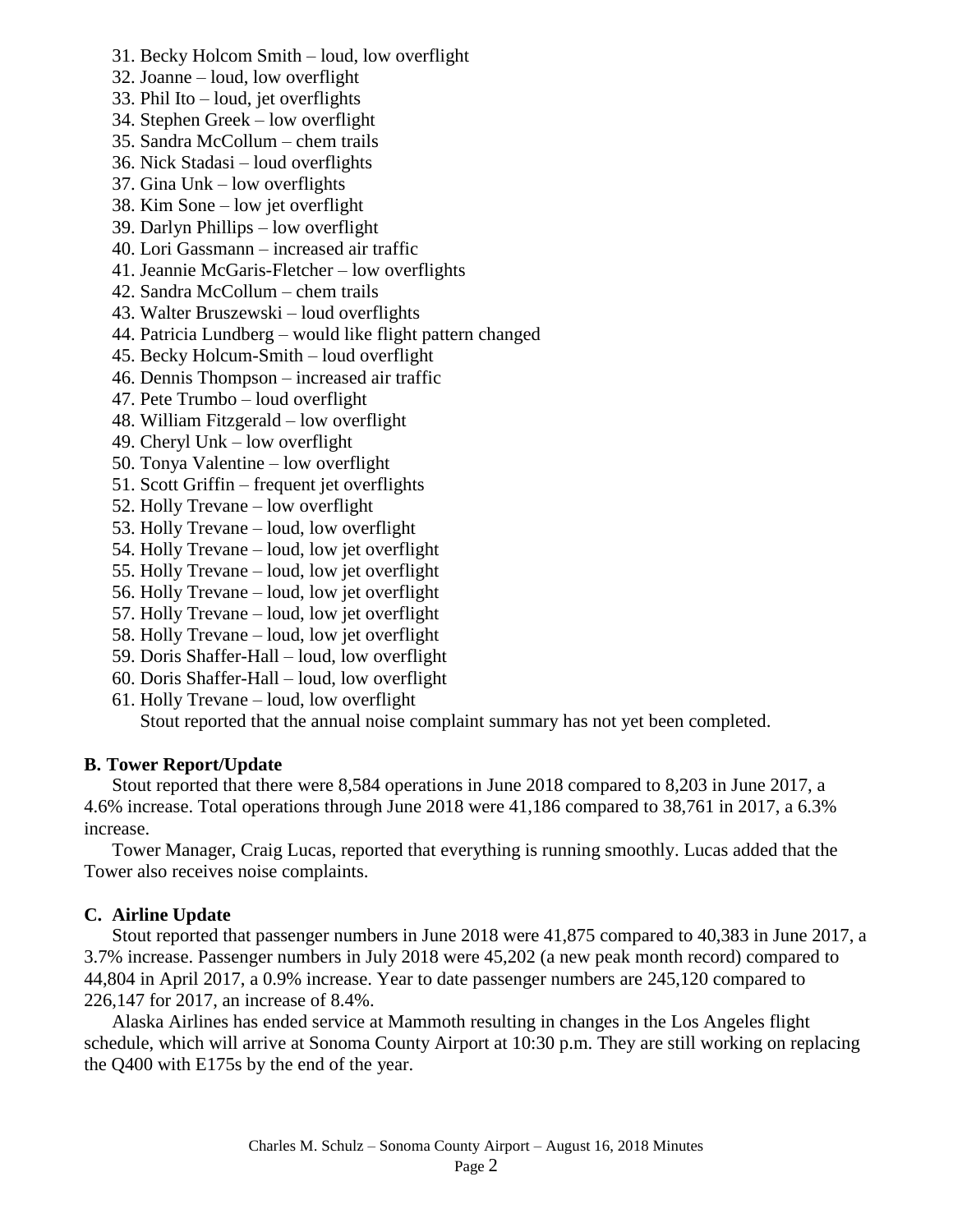In October 2018 United will have one departing flight to San Francisco and one evening arriving flight from San Francisco (down to one time per day). There is a potential for service to Denver starting in March 2019.

Sun Country will start service to Las Vegas on August 30 and has reported that 90 passengers have already booked that flight. They have had good on-time performance.

#### **D. Projects Update**

- Service Road the notice of completion has been issued to the contractor; the Airport is still working on the last change orders in order for the FAA to close out the grant.
- Terminal applications for supplemental funding are due to the FAA by October 31.
- Roof the last section of the roof on this office building is nearly complete. A solar condensing unit, which draws water from the air and filters it for a drinking fountain, is being installed. Depending on the humidity level, it can produce up to 32 liters of water per day. It is being installed as a pilot on this building and, if successful, will be added to the terminal.
- Parking Lot installation of signage is going slowly. Due to a shortage of workers, the landscaping is also proceeding slowly. PG&E will install the new transformer in October. The lights in the old parking lot will be replaced by LEDs.
- Solar eight bids were received and four are in final review before interviews are scheduled.
- Operations Staff there are two applicants currently in background checks for the Operations Trainee. The budget has been approved to add one more Operations Trainee and one Maintenance Worker.
- Development RFI four proposals were received, although one was non-responsive. Two are being considered and are being sent letters requesting additional information on their proposals.

## **E. Runway Safety Action Team (RSAT) Update**

Mead & Hunt drew up two modifications to standard, which have been submitted to the FAA. A larger sign for the run-up pad has been ordered. The FAA must approve painting.

## **F. Town of Windsor – Development Referral**

Stout summarized the proposal by the Town of Windsor for the Shiloh Mixed Use Development. It is outside the 65 decibel contour area, and the building heights are acceptable. Solar panels would require air space review. The Commission recommended informing the project proponents that frequent and potentially loud aircraft noise in the area might be affect owners, residents and users of the project.

## **ACTION ITEMS**

## **A. Appoint Subcommittee for Mumm Property Reuse**

Stout explained that the Airport just purchased the Mumm property and that it may be eligible for the historical register. The Airport is looking for options for re-use rather than demolition and requests that a subcommittee be appointed to research and recommend options. Stout explained that a cultural review of the property would be part of the ALP update.

*Ahrens moved with support from Carrillo to appoint Hayssen, Starrett and Young to research and recommend options for the Mumm Property. All Ayes. Motion Carried.*

#### **DISCUSSION ITEMS**

There were no discussion items at this time.